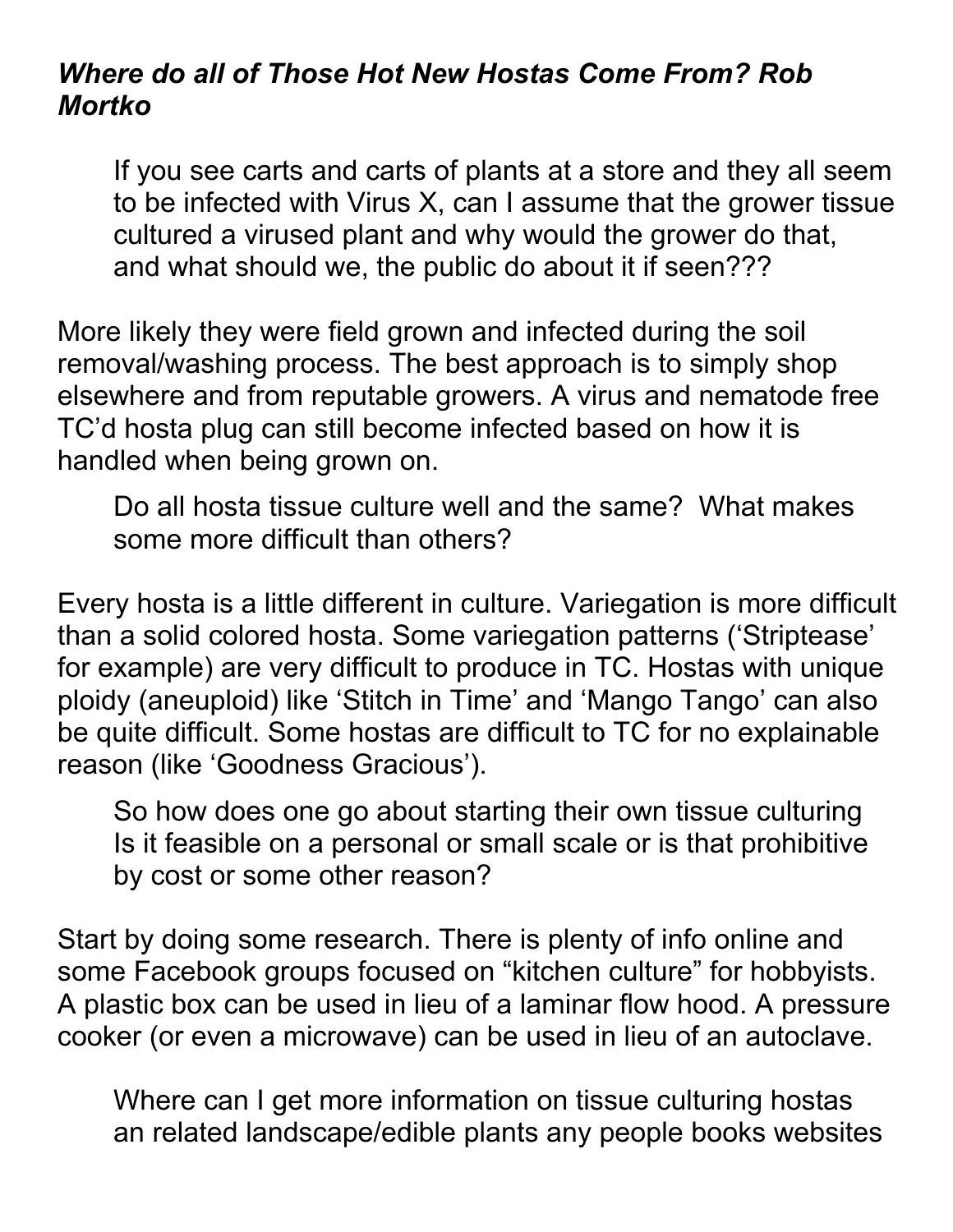companies?

The best book on the subject is "Plants from Test Tubes" by Kyte and Kleyn.

What do you use to adjust the pH?

We use potassium hydroxide to raise pH and hydrochloric acid to lower pH.

How many varieties are you working with at a given time?

We have had as many as 400 cultivars in the lab when we were producing primarily to support our retail operation. Now as a contract lab we typically have 150 to 200 cultivars in the lab.

How long is the process from when a new plant is chosen for TC to it being available from one of our favorite sellers?

It is typically three years  $-2$  years in the lab to produce a few hundred plants and a year for the grower to grow the plant on into a saleable size. If everything goes perfectly the total timeline can be reduced to two years.

How do you treat for nematodes?

In a dormant hosta bud, nematodes reside in the outer 2 or 3 layers of primordial leaves. In preparing a plant for culture, we "peel the onion" in removing several layers of primordial leaves. That mechanically removes most (or all) of nematodes that are present. Any remaining nematodes are killed by the use of bleach during the disinfecting step.

(Rob Mortko questions cont) 5 of 7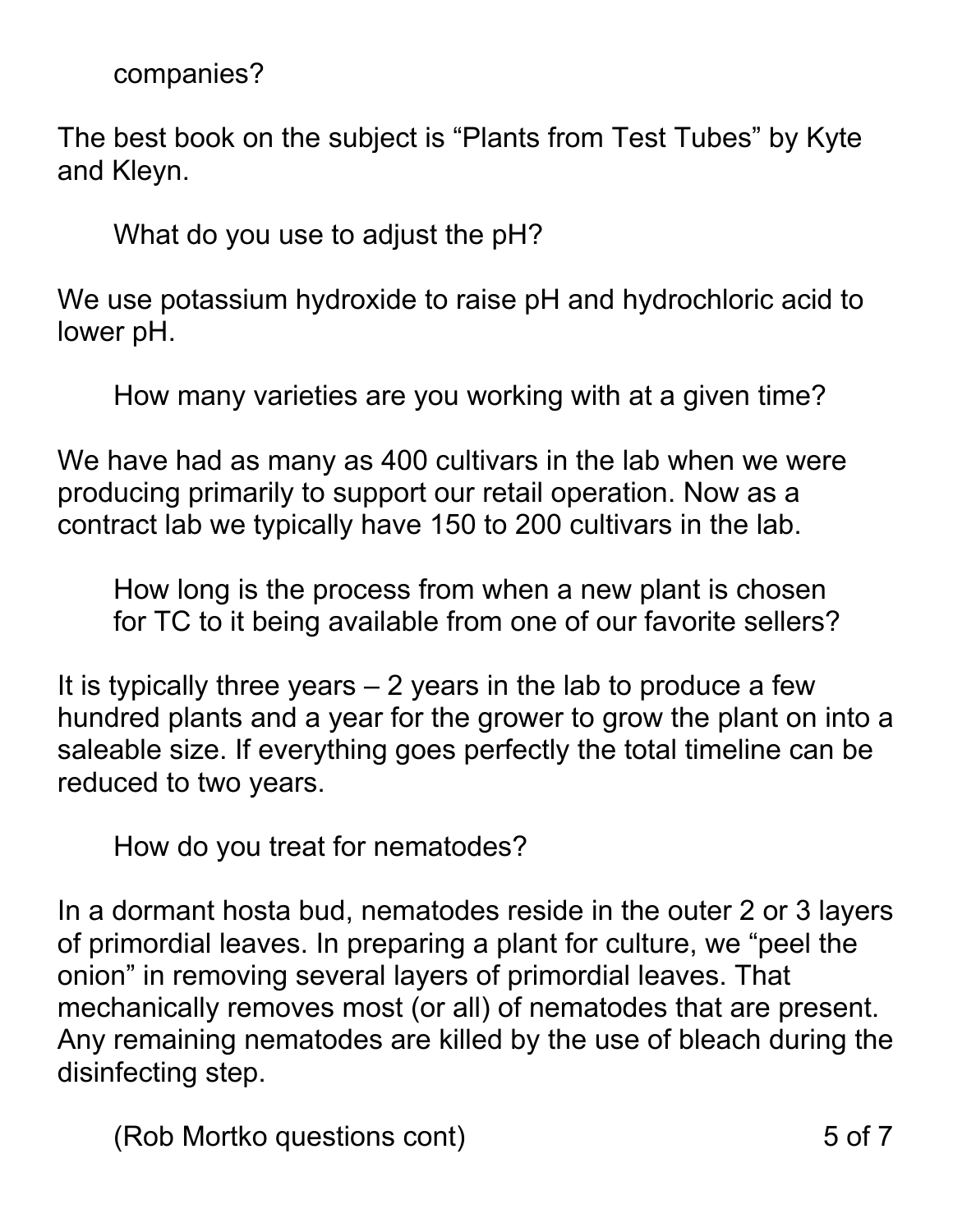It appears that as plants go through this process they do not have the freeze cycle in the first year or two. Is that correct?

TC plants do not go through a dormant phase while in the TC lab. Once in the greenhouse if not given proper lighting exposure (both intensity and duration) they may go into dormancy. A grower will typically grow the TC liner on for a full growing season. After that the plant receives it's first cold dormancy (vernalization) and are ready for sale the following spring.

If you were to tissue culture an originator stock plant of H. liberty, for example, would the resulting tissue culture plants have the exact same genetic makeup of the original H. Liberty plant? If so, why are originator stock plants more expensive than tissue plants of the same cultivar?

Hosta 'Liberty' is a bad example since it is a patented plant. A lab could not legally propagate a patented plant without a license from the plant patent holder. Generally TC'd plants are identical to the parent plant. However just like in the garden, sports do occur. Originator plants usually carry a higher price simply due to supply and demand.

When you want to create a new species, how would you mix the two or more to create this new plant?

Do you wear a face mask during the sterile procedures?

No. Short of sneezing directly into the hood, normal breathing is fine with the positive pressure and gentle air flow in the hood.

What about compound in marigold for root fungus?